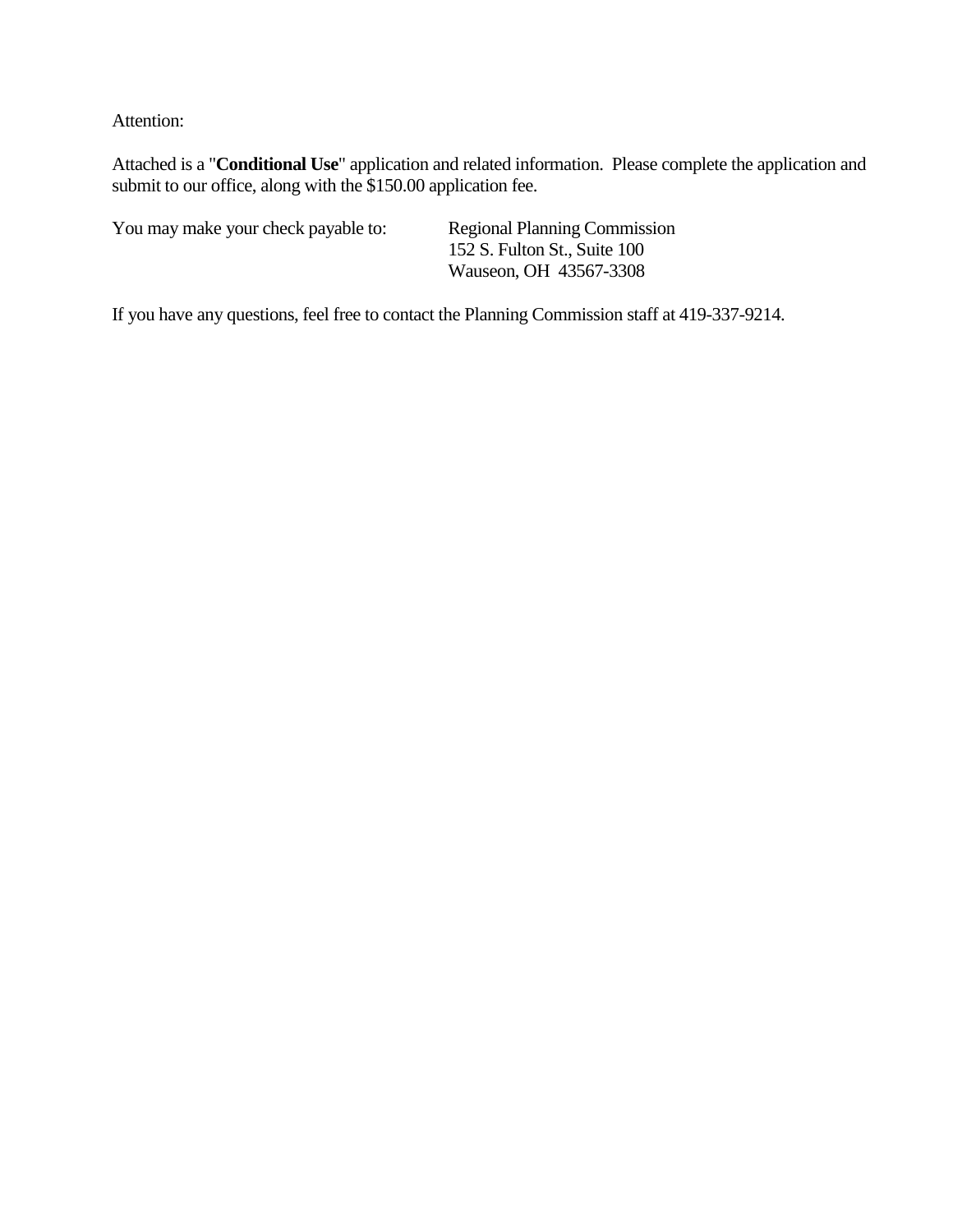### **CONDITIONAL USE PERMIT APPLICATION** (For the County-Zoned Townships of **Amboy**, **Franklin**, **Fulton** & **York**)

Fulton County Board of Zoning Appeals Fulton County, Ohio

The undersigned requests a conditional use permit for the use specified below. Should this application be approved, it is understood that it shall only authorize that particular use described in this application and any conditions or safeguards required by the Board. If this use is discontinued for a period of more than six (6) months, this permit shall automatically expire.

| 1. |                                                                                                                                                                                                                                |  |  |
|----|--------------------------------------------------------------------------------------------------------------------------------------------------------------------------------------------------------------------------------|--|--|
|    |                                                                                                                                                                                                                                |  |  |
|    |                                                                                                                                                                                                                                |  |  |
| 2. |                                                                                                                                                                                                                                |  |  |
|    | (If not in a platted subdivision, attach a legal description)                                                                                                                                                                  |  |  |
|    | Section:                                                                                                                                                                                                                       |  |  |
| 3. | Existing Use:                                                                                                                                                                                                                  |  |  |
| 4. | Property Presently Zoned As: 1997 March 2014 1997 March 2014 1997 March 2014 1997 March 2014 1997 March 2014 1                                                                                                                 |  |  |
| 5. | Description of Conditional Use: 1988 and 2008 and 2008 and 2008 and 2008 and 2008 and 2008 and 2008 and 2008 and 2008 and 2008 and 2008 and 2008 and 2008 and 2008 and 2008 and 2008 and 2008 and 2008 and 2008 and 2008 and 2 |  |  |
|    |                                                                                                                                                                                                                                |  |  |
|    |                                                                                                                                                                                                                                |  |  |
|    |                                                                                                                                                                                                                                |  |  |
|    |                                                                                                                                                                                                                                |  |  |
|    |                                                                                                                                                                                                                                |  |  |

6. Supporting Information: (Please provide in triplicate.)

- a. Site plan, plot plan, or development plan, drawn to scale not less than one-quarter (1/4) inch equal one (1) foot of the total property involved showing the location of all abutting streets, the location of all existing and proposed structures, the types of buildings and their uses.
- b. Vehicles and pedestrian movement plan.
- c. Landscaped plans, including the provision of any screening or buffering of adjacent uses.
- d. A legal description of the property and proof of ownership.

Also, attach a narrative statement relative to the above requirements and explain the economic, noise, glare, and odor effects on adjoining property and the general compatibility with adjacent and other properties in the district.

Date:  $$150.00$  Application Fee:

Payable to Fulton County Regional Planning 152 S. Fulton St., Suite 100 Wauseon, OH 43567

Signature of Applicant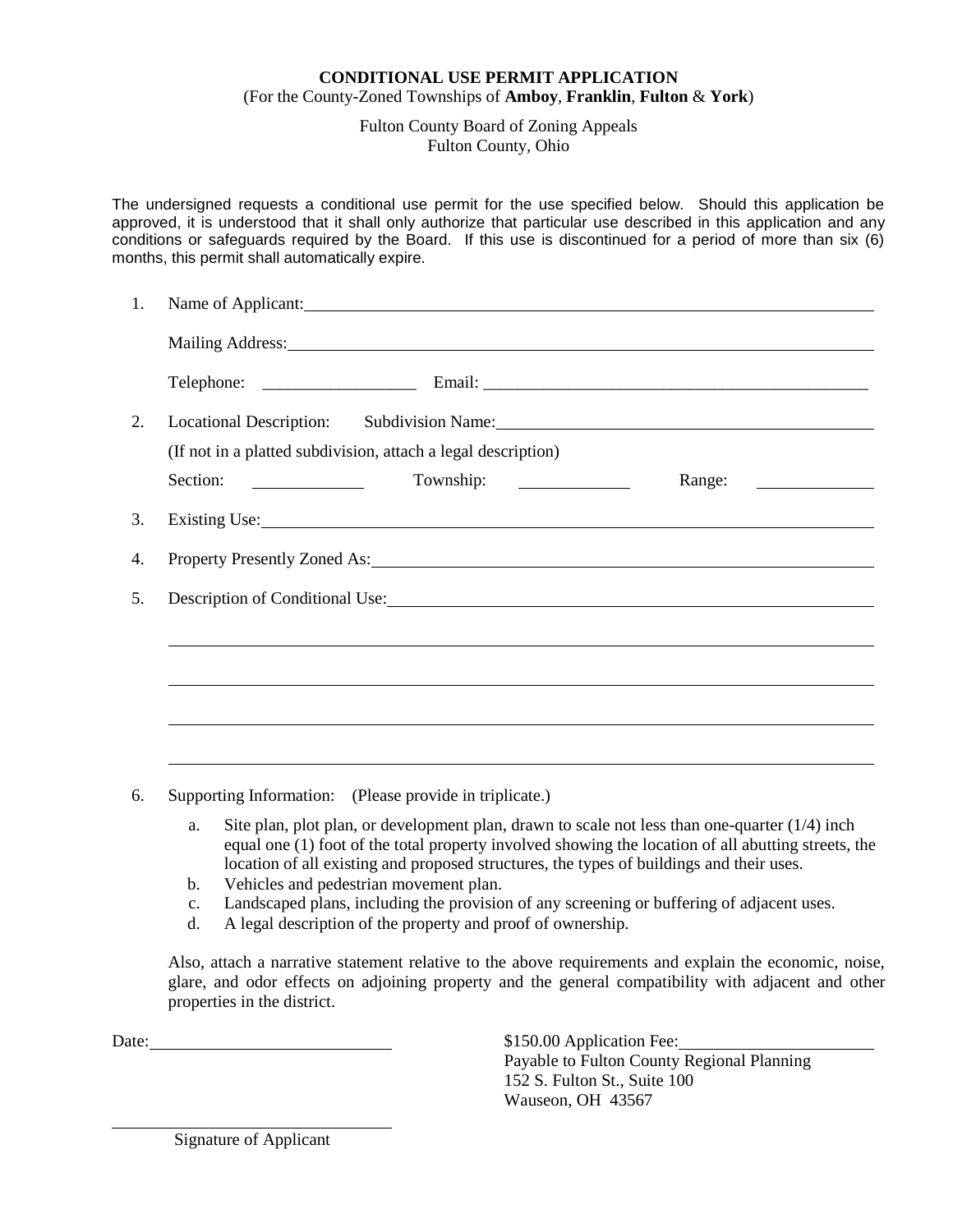# Article 100-5.7 - Fulton County Rural Zoning Code

#### **Conditional Use Permits**

### 1. Statement of Purpose

Certain uses herein before defined in the resolution are conditionally permitted and prior to the use of any land, building or structure or for the erection of any building or structure for said conditional uses a conditional zoning certificate must first be approved and authorized by the Board of Zoning Appeals. Conditional uses possess unique characteristics vis-a-vis those permitted by right in the affected zoning district. These characteristics have inherent in them a degree of incompatibility with the uses permitted by right and therefore determine the suitability of the use for the particular area. The purpose of this subsection is to establish reasonable procedures to insure the proper disposition of conditional zoning certificate applications. Conditional zoning certificates shall be issued only for the specific uses as are specifically provided hereinafter in the zoning resolution.

### 2. Procedures for Approval

#### **Application**

Every application shall be filed with the County Zoning Inspector by the Board of Zoning Appeals and supplied to the applicant by the Zoning Inspector. Every application shall in addition be accompanied by the following information and data:

- a. Site plan, plot plan, or development plan, drawn to a scale of not less than 1/4 inch equal one (1) foot of the total property involved showing the location of all abutting streets, the location of all existing and proposed structures, the types of buildings and their uses.
- b. Vehicular and pedestrian movement plan.
- c. Landscaped plans including the provision of any screening or buffering of adjacent uses.
- d. A legal description of the property and proof of ownership.

The Zoning Inspector shall in turn convey the application and plans to the Board of Zoning Appeals.

# Public Hearing

Upon receipt of the conditional use application, the Board of Zoning Appeals should set a date for a public hearing thereon, which date shall not be less than twenty (20) or more than forty (40) days from the date of the filing of such application. Notice of such hearing shall be given by the Board of Zoning Appeals by one (1) publication in one (1) or more newspapers of general circulation in each township affected by such proposed conditional use application at least fifteen (15) days before the date of such hearing.

Written notice of the hearing shall be mailed by the Board of Zoning Appeals by first class mail at least ten (10) days before the date of the public hearing to all owners of property within and contiguous to and directly across the street from such area proposed for a conditional use application to the addresses of such owners appearing on the County Auditor's current tax list or the Treasurer's mailing list and to such other list or lists that may be specified by the Board of County Commissioners. The published and mailed notices shall set forth the time and place of the public hearing and the nature of the proposed conditional use application. Upon the appointed date the Board of Zoning Appeals shall then hold a public hearing prior to any determination of the conditional use application.

# Board of Zoning Appeals

The Board of Zoning Appeals shall be governed by the powers, rules and standards provided in Article 100-21, "Board of Zoning Appeals". In addition thereto the minimum standards relative to each conditional use provided in the various articles of this resolution shall not be modified by the Board except under its variance provisions.